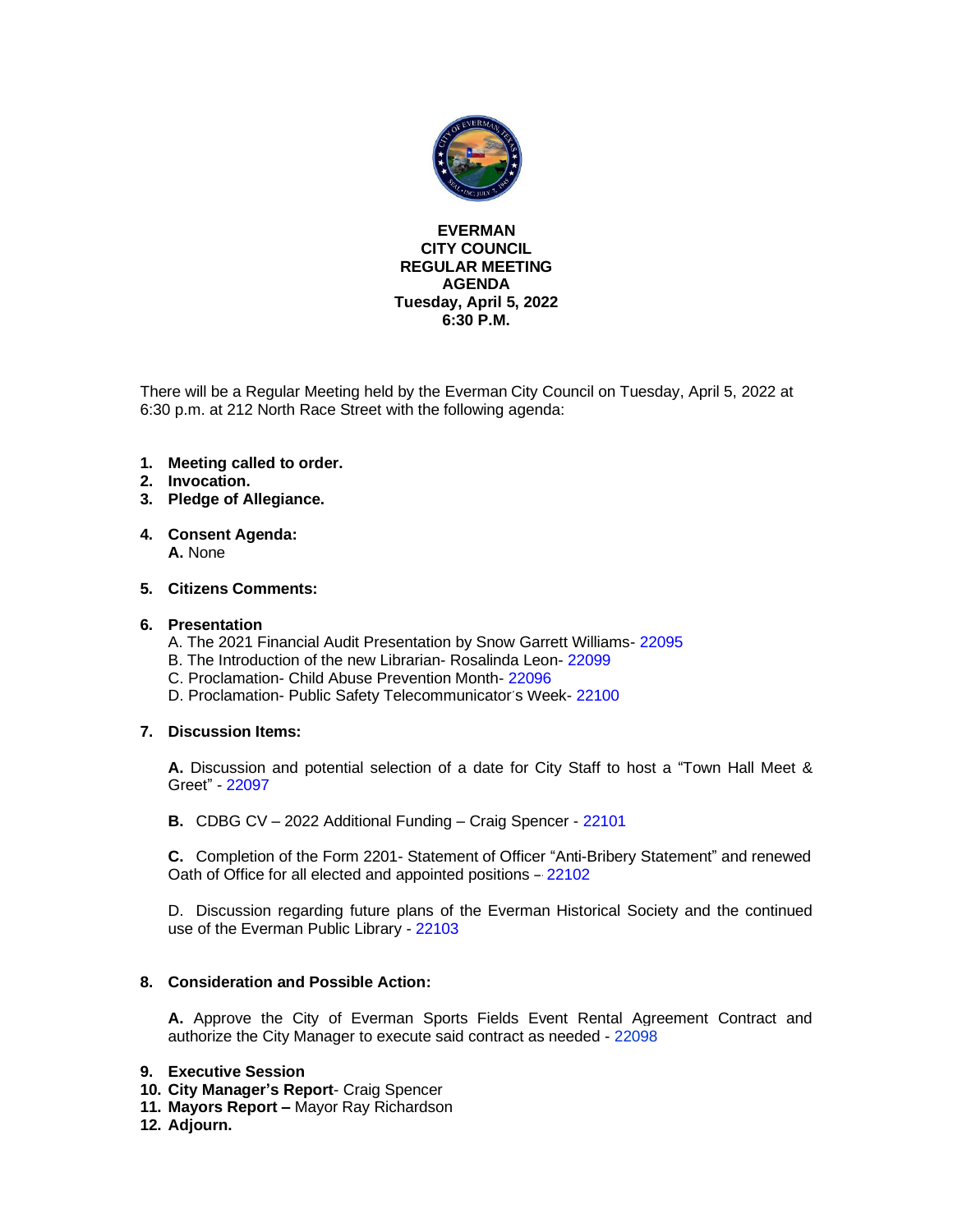I hereby certify that this agenda was posted on the City of Everman bulletin board at or before 5:00 p.m. on Friday April 1, 2022.

 $\sim$ Mindi Parks

City Secretary

*Citizens may watch city council meetings live on YouTube. A link to the City of Everman YouTube channel is provided on the city website at: [www.evermantx.us/government/citycouncil/](http://www.evermantx.us/government/citycouncil/)*

*Pursuant to Section 551.071, Chapter 551 of the Texas Government Code, Council reserves the right to convene into Executive Session(s) from time to time as deemed necessary during this meeting, to receive advice from its attorney on any posted agenda item, as permitted by law. Additionally, Council may convene into Executive Session to discuss the following:*

- *A. Section 551.071 – Pending or Contemplated Litigation or to Seek Advice of the City Attorney.*
- *B. Section 551.072 – Purchase, Sale, Exchange, Lease, or Value of Real Property.*
- *C. Section 551.073 – Deliberation Regarding Prospective Gift.*
- *D. Section 551.074 – Personnel Matters.*
- *E. Section 551.087 – Deliberation Regarding Economic Development Negotiations.*
- *F. Section 551.089 – Deliberations Regarding Security Devices or Security Audits.*

*Citizens wishing to submit written comments should e-mail the City Secretary at [mparks@evermantx.net.](mailto:mparks@evermantx.net) Comments that are received at least one-hour prior to the start of the meeting will be provided to all council members.* 

*According to the City of Everman Policy on Governance Process, individual citizen comments will be restricted to three (3) minutes unless otherwise determined by a majority vote of the Council. The mayor is responsible to enforce the time limit. Citizens may address City Council either during the Citizen Comments portion of the meeting or during deliberation of a listed agenda item. City Council is only permitted by law to discuss items that are listed on the agenda. Citizens wishing to make comments should notify the City Secretary as soon as possible.* 

*City Hall is wheelchair accessible. Parking spaces for disabled citizens are available. Requests for sign interpretative services must be made 48 hours prior to the meeting. To make arrangements, call 817.293.0525 or TDD 1.800.RELAY TX, 1.800.735.2989.*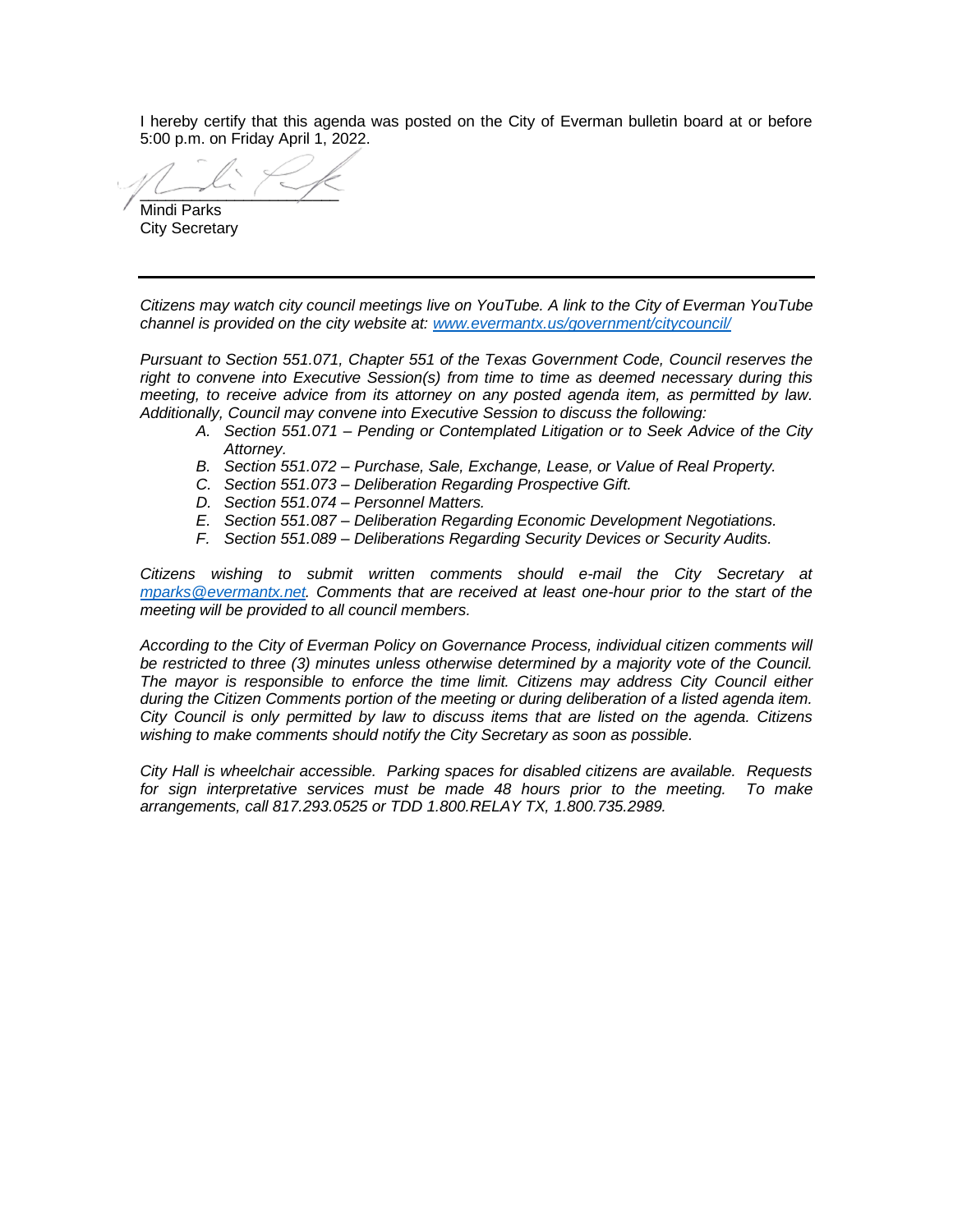# <span id="page-2-0"></span>2021 Financial Audit Presentation by Snow Garret…

### Susanne Helgesen

| <b>Submission Date</b>                               | Mar 30, 2022 2:54 PM            |                                                                                                                                                                                                          |
|------------------------------------------------------|---------------------------------|----------------------------------------------------------------------------------------------------------------------------------------------------------------------------------------------------------|
| <b>Agenda Tracking Number</b>                        | 22095                           |                                                                                                                                                                                                          |
| TYPE:                                                | Presentation                    |                                                                                                                                                                                                          |
| What date would you like to<br>have this item added: | Apr 5, 2022                     |                                                                                                                                                                                                          |
| <b>SUBJECT:</b>                                      |                                 | 2021 Financial Audit Presentation by Snow Garrett Williams                                                                                                                                               |
| <b>RECOMMENDATION:</b>                               | No recommendation at this time  |                                                                                                                                                                                                          |
| <b>DISCUSSION:</b>                                   | Members the day of the meeting. | The Snow Garrett Williams Certified Public Accountants firm will be<br>presenting the 2021 Financial Audit and findings to City Council.<br>Reports will be made available and delivered to City Council |
| <b>Submitted for City</b><br>Manager's Office by:    | Susanne Helgesen                |                                                                                                                                                                                                          |
| <b>Originating Department:</b>                       | <b>Finance Director</b>         |                                                                                                                                                                                                          |
| <b>Originating Department</b><br>Head:               | Susanne Helgesen                |                                                                                                                                                                                                          |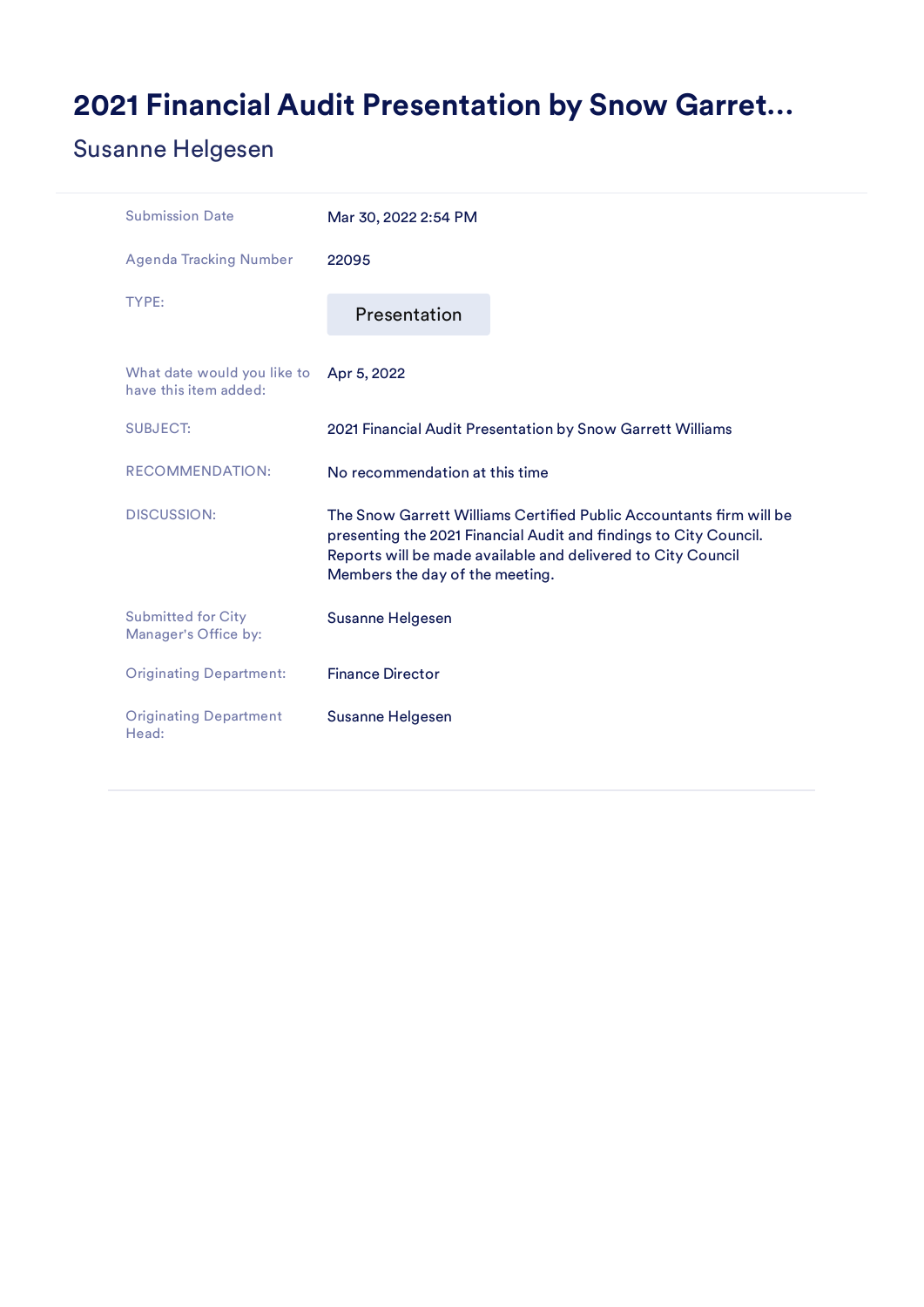# <span id="page-3-0"></span>Introduction of the new Librarian - Rosalinda Leon

| <b>Submission Date</b>                               | Mar 31, 2022 3:07 PM                               |
|------------------------------------------------------|----------------------------------------------------|
| <b>Agenda Tracking Number</b>                        | 22099                                              |
| TYPE:                                                | Presentation                                       |
| What date would you like to<br>have this item added: | Apr 5, 2022                                        |
| <b>SUBJECT:</b>                                      | Introduction of the new Librarian - Rosalinda Leon |
| <b>RECOMMENDATION:</b>                               | No Recommendation at this time                     |
| <b>Submitted for City</b><br>Manager's Office by:    | C. W. Spencer                                      |
| <b>Originating Department:</b>                       | <b>City Manager</b>                                |
| <b>Originating Department</b><br>Head:               | C. W. Spencer                                      |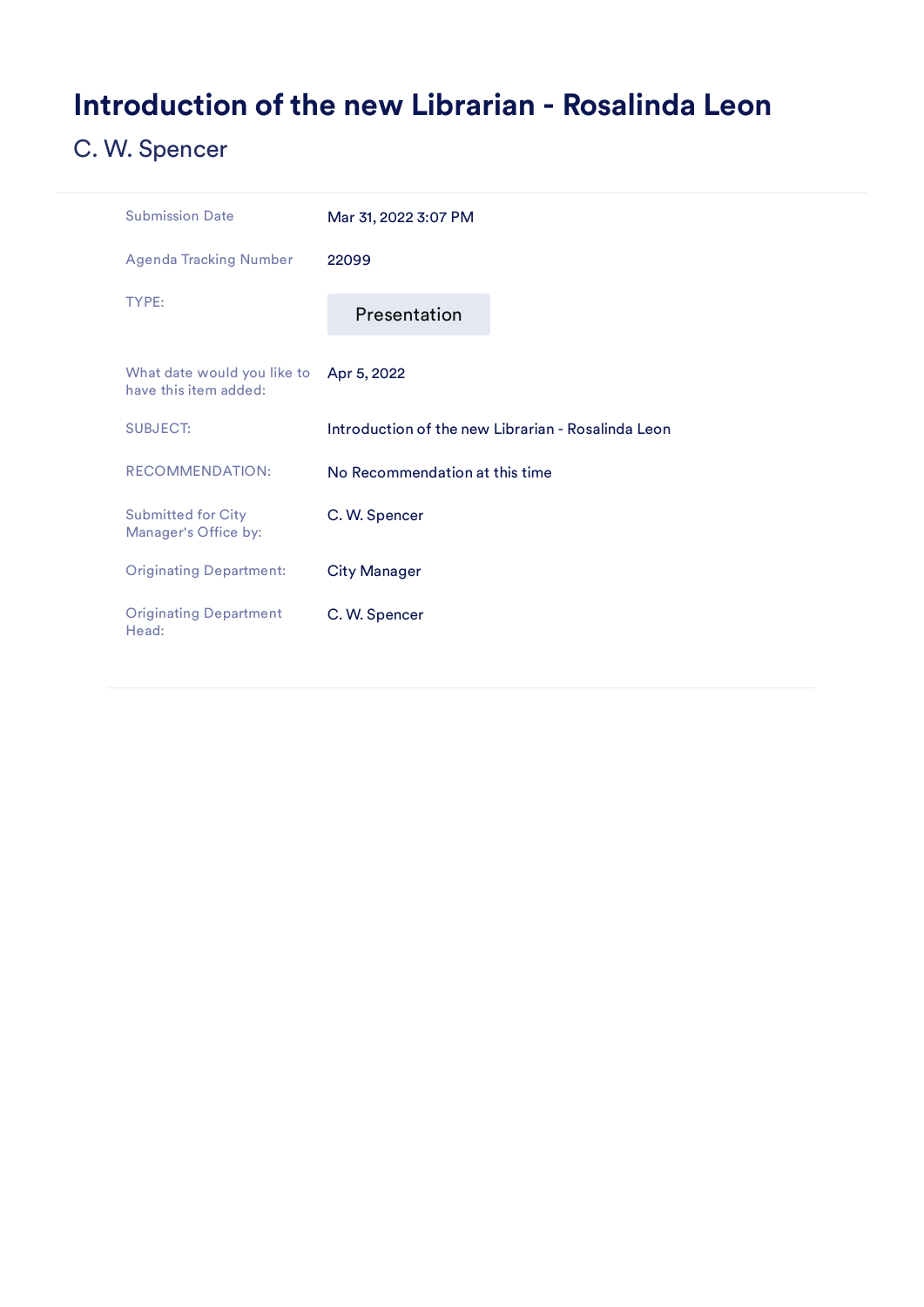## <span id="page-4-0"></span>Proclamation - Child Abuse Prevention Month



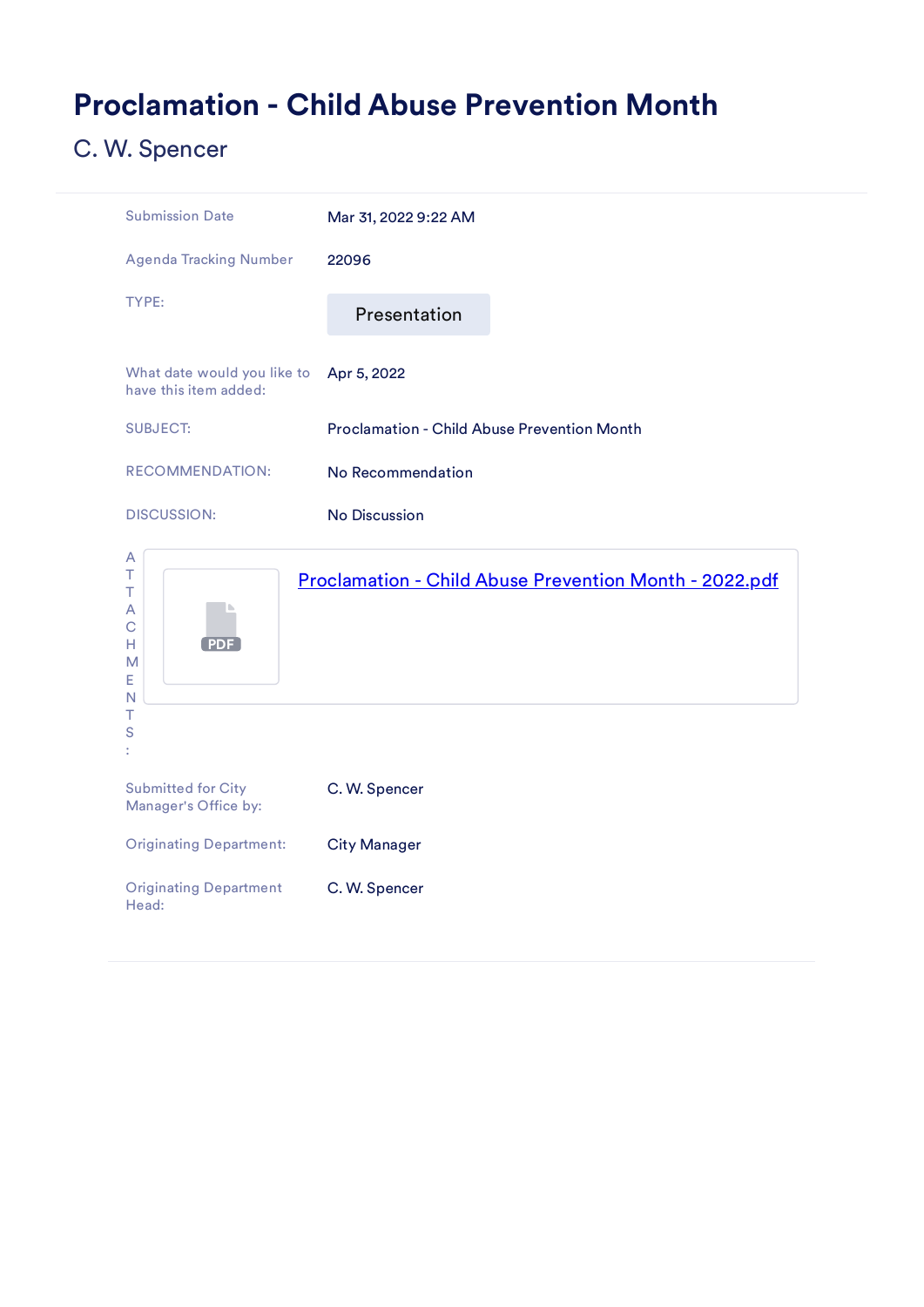## <span id="page-5-0"></span>Proclamation - Public Safety Telecommunicator's …



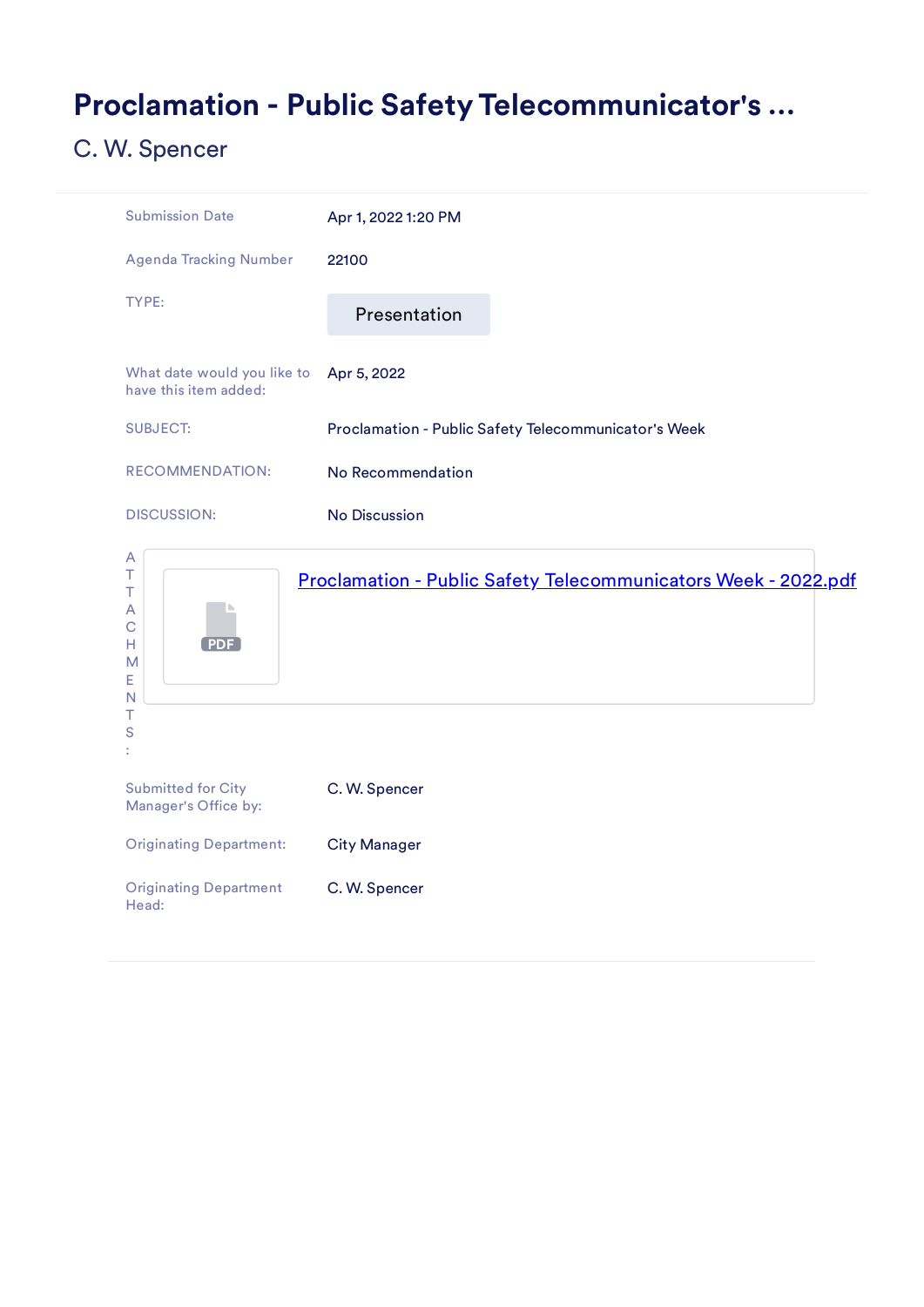# <span id="page-6-0"></span>Discussion and potential selection of a date for Ci…

| <b>Submission Date</b>                               | Mar 31, 2022 1:27 PM                                                                                                                                                                                                                                                                                                                                                                                                                                                                                                                                                                                                                                                                                                                                                                                                                                                                                                                                                                                                                                                                                                           |
|------------------------------------------------------|--------------------------------------------------------------------------------------------------------------------------------------------------------------------------------------------------------------------------------------------------------------------------------------------------------------------------------------------------------------------------------------------------------------------------------------------------------------------------------------------------------------------------------------------------------------------------------------------------------------------------------------------------------------------------------------------------------------------------------------------------------------------------------------------------------------------------------------------------------------------------------------------------------------------------------------------------------------------------------------------------------------------------------------------------------------------------------------------------------------------------------|
| <b>Agenda Tracking Number</b>                        | 22097                                                                                                                                                                                                                                                                                                                                                                                                                                                                                                                                                                                                                                                                                                                                                                                                                                                                                                                                                                                                                                                                                                                          |
| TYPE:                                                | <b>Discussion</b>                                                                                                                                                                                                                                                                                                                                                                                                                                                                                                                                                                                                                                                                                                                                                                                                                                                                                                                                                                                                                                                                                                              |
| What date would you like to<br>have this item added: | Apr 5, 2022                                                                                                                                                                                                                                                                                                                                                                                                                                                                                                                                                                                                                                                                                                                                                                                                                                                                                                                                                                                                                                                                                                                    |
| <b>SUBJECT:</b>                                      | Discussion and potential selection of a date for City Staff to host a<br>"Town Hall Meet & Greet"                                                                                                                                                                                                                                                                                                                                                                                                                                                                                                                                                                                                                                                                                                                                                                                                                                                                                                                                                                                                                              |
| <b>RECOMMENDATION:</b>                               | None at this time                                                                                                                                                                                                                                                                                                                                                                                                                                                                                                                                                                                                                                                                                                                                                                                                                                                                                                                                                                                                                                                                                                              |
| <b>DISCUSSION:</b>                                   | City Manager would like to host a "Town Hall Meet & Greet".                                                                                                                                                                                                                                                                                                                                                                                                                                                                                                                                                                                                                                                                                                                                                                                                                                                                                                                                                                                                                                                                    |
|                                                      | This would be a public event where the City Manager would provide<br>a brief, formal presentation about current and future planned<br>projects and programs. Following this briefing, there will be an<br>informal gathering where citizens will have an opportunity to<br>engage personally with Directors from all departments. We would<br>encourage feedback from citizens on what they would like to see<br>happen within the City of Everman. The Directors would take this<br>information into consideration as a part of budget planning and<br>capital improvement planning. We would like to schedule this event<br>as either an evening or weekend event. This would give working<br>class citizens an opportunity to engage with their local government<br>and leaders of departments directly, without impacting their work<br>schedule. City Council Members would also be encouraged to be<br>present, if they so choose.<br>We would like to schedule this event in early June, once the new City<br>Hall Annex is open. This will also be optimal timing as budget<br>planning will be underway at this time. |
| <b>Submitted for City</b><br>Manager's Office by:    | C. W. Spencer                                                                                                                                                                                                                                                                                                                                                                                                                                                                                                                                                                                                                                                                                                                                                                                                                                                                                                                                                                                                                                                                                                                  |
| <b>Originating Department:</b>                       | <b>City Manager</b>                                                                                                                                                                                                                                                                                                                                                                                                                                                                                                                                                                                                                                                                                                                                                                                                                                                                                                                                                                                                                                                                                                            |
| <b>Originating Department</b><br>Head:               | C. W. Spencer                                                                                                                                                                                                                                                                                                                                                                                                                                                                                                                                                                                                                                                                                                                                                                                                                                                                                                                                                                                                                                                                                                                  |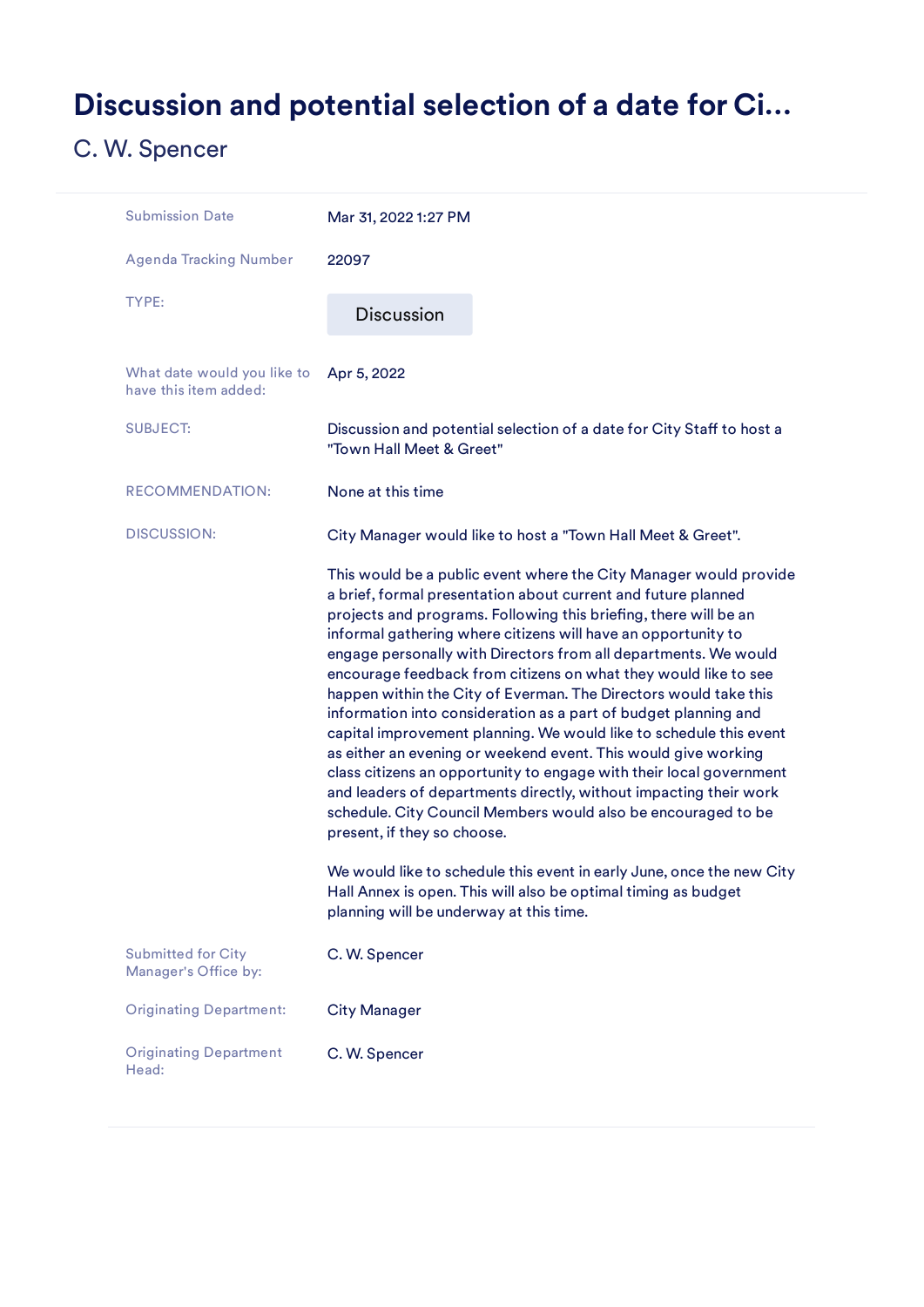# <span id="page-7-0"></span>CDBG CV - 2022 Additional Funding

| <b>Submission Date</b>                               | Apr 1, 2022 2:06 PM                                                                                                                                                                                                                                               |
|------------------------------------------------------|-------------------------------------------------------------------------------------------------------------------------------------------------------------------------------------------------------------------------------------------------------------------|
| <b>Agenda Tracking Number</b>                        | 22101                                                                                                                                                                                                                                                             |
| TYPE:                                                | <b>Discussion</b>                                                                                                                                                                                                                                                 |
| What date would you like to<br>have this item added: | Apr 5, 2022                                                                                                                                                                                                                                                       |
| <b>SUBJECT:</b>                                      | CDBG CV - 2022 Additional Funding                                                                                                                                                                                                                                 |
| <b>RECOMMENDATION:</b>                               | No Recommendation at This Time                                                                                                                                                                                                                                    |
| <b>DISCUSSION:</b>                                   | City Manager would like to received City Council input and<br>guidance on another round of CDBG CV Funding that has become<br>available. Details are attached to this communication. City Staff is<br>also reviewing this information to provide recommendations. |
| <b>ATTACHMENTS:</b>                                  | ProjectEligibility_round3.pdf<br><b>PDF</b>                                                                                                                                                                                                                       |
| <b>Submitted for City</b><br>Manager's Office by:    | C. W. Spencer                                                                                                                                                                                                                                                     |
| <b>Originating Department:</b>                       | <b>City Manager</b>                                                                                                                                                                                                                                               |
| <b>Originating Department</b><br>Head:               | C. W. Spencer                                                                                                                                                                                                                                                     |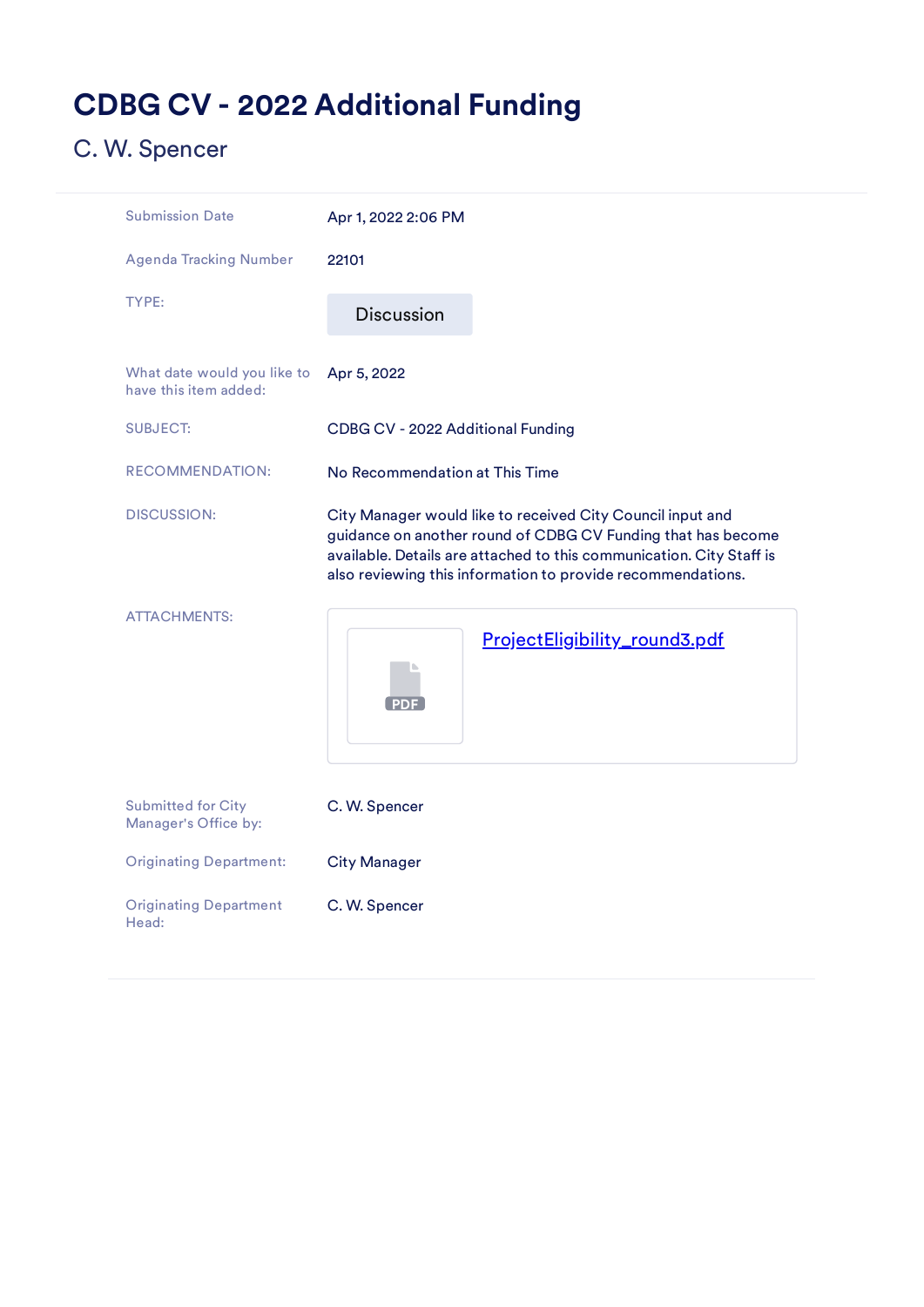## <span id="page-8-0"></span>Completion of the Form 2201 - Statement of Offic...

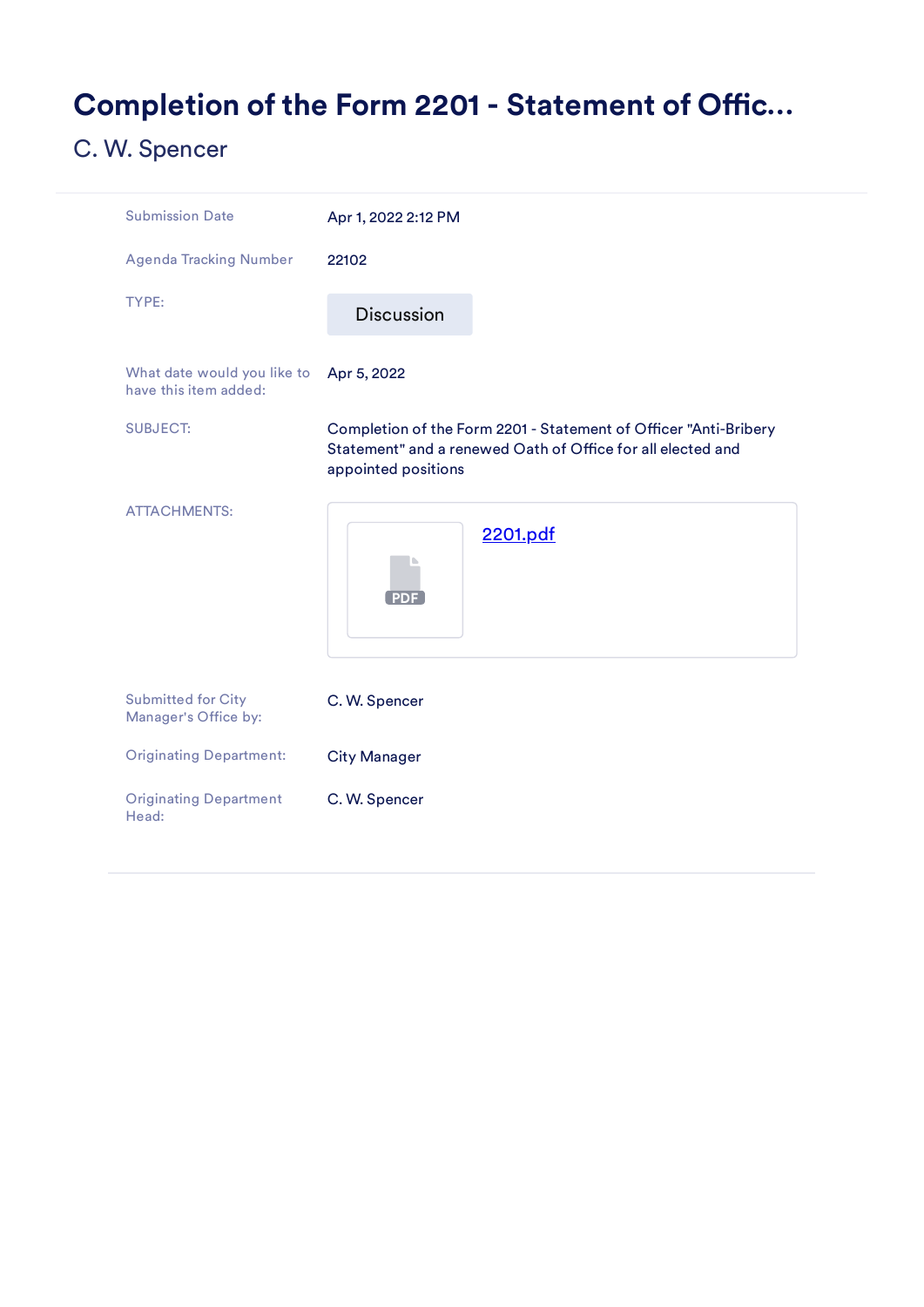# <span id="page-9-0"></span>Discussion regarding future plans of the Everman…

| <b>Submission Date</b>                               | Apr 1, 2022 3:02 PM             |                                                                                                                                                                                                                                                                                                                                                                                                                                                                                                                                                                                                                                            |
|------------------------------------------------------|---------------------------------|--------------------------------------------------------------------------------------------------------------------------------------------------------------------------------------------------------------------------------------------------------------------------------------------------------------------------------------------------------------------------------------------------------------------------------------------------------------------------------------------------------------------------------------------------------------------------------------------------------------------------------------------|
| <b>Agenda Tracking Number</b>                        | 22103                           |                                                                                                                                                                                                                                                                                                                                                                                                                                                                                                                                                                                                                                            |
| TYPE:                                                | <b>Discussion</b>               |                                                                                                                                                                                                                                                                                                                                                                                                                                                                                                                                                                                                                                            |
| What date would you like to<br>have this item added: | Apr 5, 2022                     |                                                                                                                                                                                                                                                                                                                                                                                                                                                                                                                                                                                                                                            |
| <b>SUBJECT:</b>                                      |                                 | Discussion regarding future plans of the Everman Historical Society<br>and the continued use of the Everman Public Library.                                                                                                                                                                                                                                                                                                                                                                                                                                                                                                                |
| <b>RECOMMENDATION:</b>                               | No Recommendation at this time. |                                                                                                                                                                                                                                                                                                                                                                                                                                                                                                                                                                                                                                            |
| <b>DISCUSSION:</b>                                   |                                 | City staff would like to receive City Council guidance on how to<br>move forward with the current Everman Historical Society space<br>located within the Public Library. The space is nicely renovated with<br>tremendous artifacts inside that belong to the Everman Historical<br>Society. Unfortunately, the Everman Historical Society activity has<br>been steadily dwindling over the years and these artifacts and items<br>are essentially hidden away from public view. We would like to<br>receive guidance from council and provide recommendations to<br>prominently, and safely, display these artifacts and historical data. |
| <b>Submitted for City</b><br>Manager's Office by:    | C. W. Spencer                   |                                                                                                                                                                                                                                                                                                                                                                                                                                                                                                                                                                                                                                            |
| <b>Originating Department:</b>                       | <b>City Manager</b>             |                                                                                                                                                                                                                                                                                                                                                                                                                                                                                                                                                                                                                                            |
| <b>Originating Department</b><br>Head:               | C. W. Spencer                   |                                                                                                                                                                                                                                                                                                                                                                                                                                                                                                                                                                                                                                            |